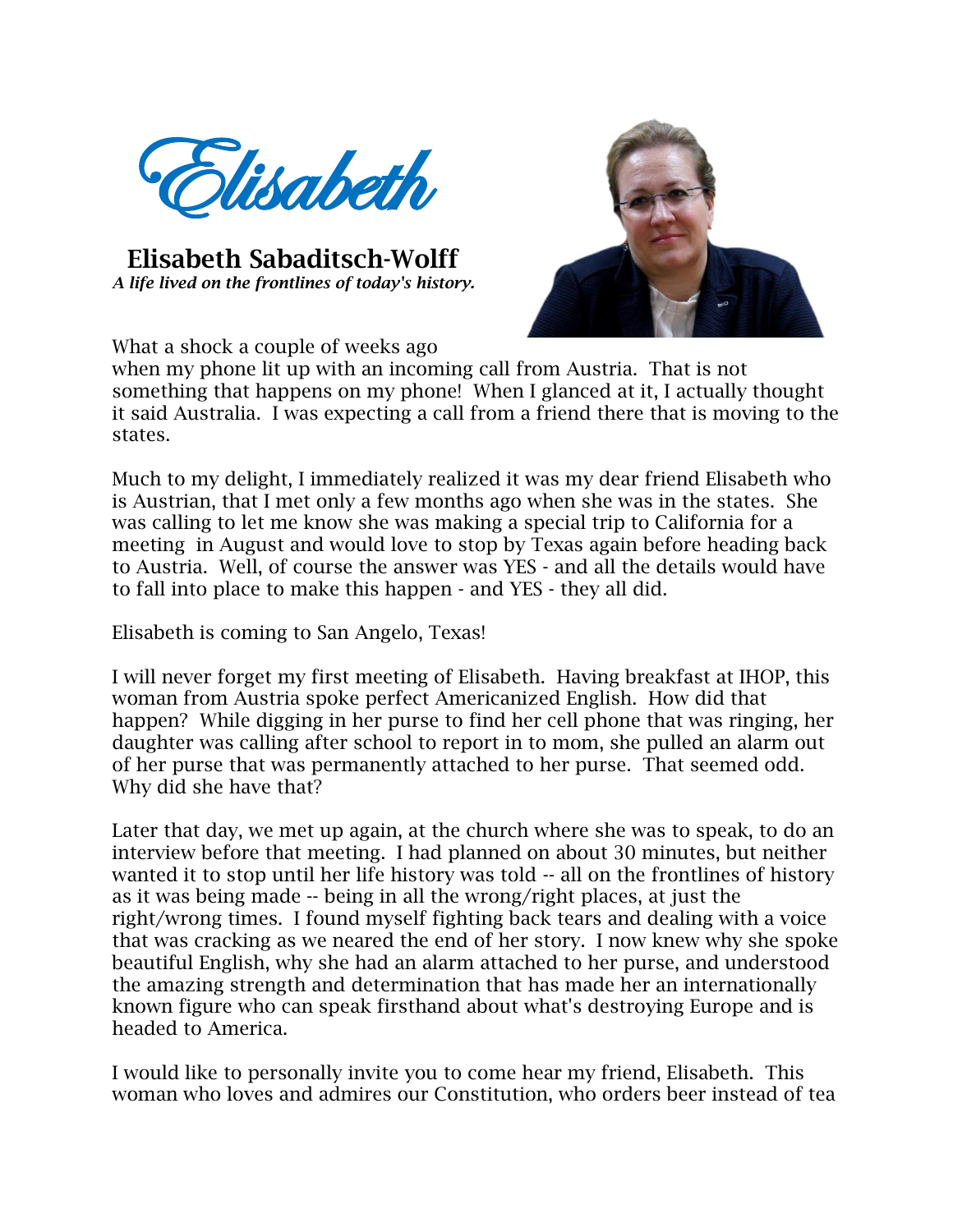(it's a cultural thing), and couldn't visit Texas without enjoying a steak before she left, is coming to San Angelo to share with you what is going on in Europe that is beginning to happen here in the states. Her front row seat is the powerful news that each of us needs to hear and understand. These are critical days and our future is on the line.

Elisabeth will be sharing how she was convicted of telling the truth. That's a hard thing for a judge to rule guilty on - so he changed the charge against her from the bench - to speaking against a nationally recognized religion. What was her crime? She was speaking to a group of people and mentioned that Mohammad married a six-year old little girl. That is a truth. That is in the Book of Mohammad. Muslims don't argue that truth. This is how hate speech is born. Elisabeth is in the appeal process after being convicted of this crime.

She will be able to report to you the impact of refugees flooding over your border into your country. The Muslim refugees are the cause for the alarm on her purse. Females of all ages are being gang-raped in the town squares. No one comes to your rescue.

Additionally, Austria just experienced a very unique and unheard of event. The election of their President was overturned by their equivalent to our Supreme Court. They discovered the election was riddled with fraud. They are re-doing their Presidential election and the people's candidate now has a good chance to win.

When I asked Elisabeth what we needed to do to stop what's happening there from coming to us here, she expressed her belief that it may be too late. My heart sunk. I pray this will be our wake-up call and we will begin to take action now before we lose our precious America, as Europe is now losing its history, its culture, its uniqueness having been destroyed by Islamic radicals.

I shall not give up HOPE!

Get your tickets to the Elisabeth Event at the ChristianReporterNews.com cover page. This will be a free event, but a ticket will be required for entrance. Seating is limited.

Until next time....

*Kat Rowoldt*

Christian Reporter News www.ChristianReporterNews.com